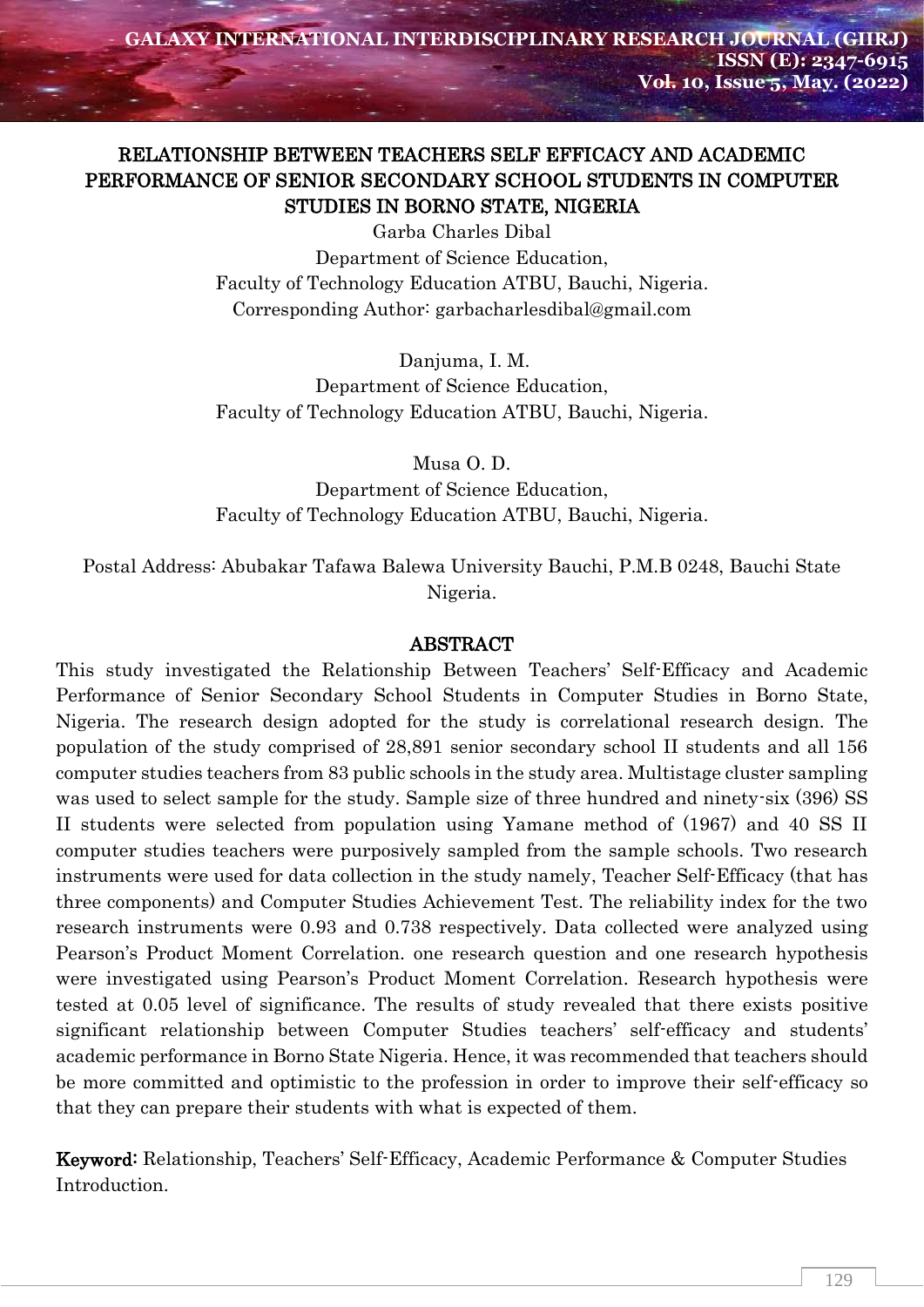#### INTRODUCTION

Students' academic performance is faced with many educational challenges which may lower academic learning outcomes. Academic performance is one of the frequently used terms in our educational settings. Academic performance is the level of proficiency attained in learning process (Vishalakshi & Yeshodhara, 2012). Similarly, Ogunduku and Adeyemo (2010) explained that academic performance is the exhibition of knowledge attained or skills developed by students in school subject usually designed by test scores or by marks assigned by teacher which can be low or high on the reason for the performance of students.

Adodo and Oyeniyi (2013) observed that poor reading habits, negative attitude, poor teaching methods among many others are factors that influence students' academic performance. Similarly, Wright, Horn and Sanders (1997) concluded that the most important factor influencing student learning is the teacher. Teachers stand in the interface of the transmission of knowledge, values and skills in the learning process and if the teacher is ineffective, students under the teacher's instruction will achieve inadequate progress academically (Wright, Horn & Sanders, 1997). In their study Engle and Theokas (2010) concluded that several factors can influence students' academic performance, the factors include class size, learning materials, teacher-efficacy about his/her belief of the right classroom management and control, application of the appropriate instructional strategies, and ability to make judicial use of the resources at his own disposal which are the features of self-efficacious teachers.

Self-efficacy was first introduced by Bandura in 1977, he developed the social cognitive theory, which can provide understanding of self-efficacy and the dynamics related to it (Bandura, 1986). Self-efficacy is the judgment of one's proficiencies to shape and implement actions required to produce desired achievements (Bandura, 1997). Individuals' beliefs in their efficacy impact their energetic attempt and determination to achieve anticipated objectives. According to Woolfolk (1998), self-efficacy is defined as one person's beliefs in his perfection of skills in a given context to do successful performance. Teachers' self-efficacy indicates to teachers' confidence on their teaching competencies to teach their students and promote students' learning and academic achievement to desired level.

Heslin and Klehe (2006) reported that teacher self-efficacy is a strong determinant of their effort, determination, strategizing as well as their following performance in action or duty. Shaukat and Iqbal (2012) investigated teacher self-efficacy as a function of student engagement, instructional strategies and classroom management. Self-efficacy of a teacher could have a greater impact on how successful he/she is at implementing instructional strategies, managing classroom and engaging students (Shaukat & Iqbal, 2012).

Teachers' self-efficacy is an importance factor in life of every student today, from all indication, the academic achievement of students has everything to do with the students' educational wellness, teachers' self-efficacy, social balance (Chermers & Garcia 2001; Garcia & Coppola 2010). Self-efficacy of teachers helps in designing environment for student and assist them in achieving academic success such efficacy affects classroom management, instructional strategy and students' engagement. They added that, efficacious teachers devise and modify instructional strategies to meet students need (Tchannen-Moren & Hoy, 2001). Based on the forgone submission, this present study sought out the Relationship Between Teachers' Self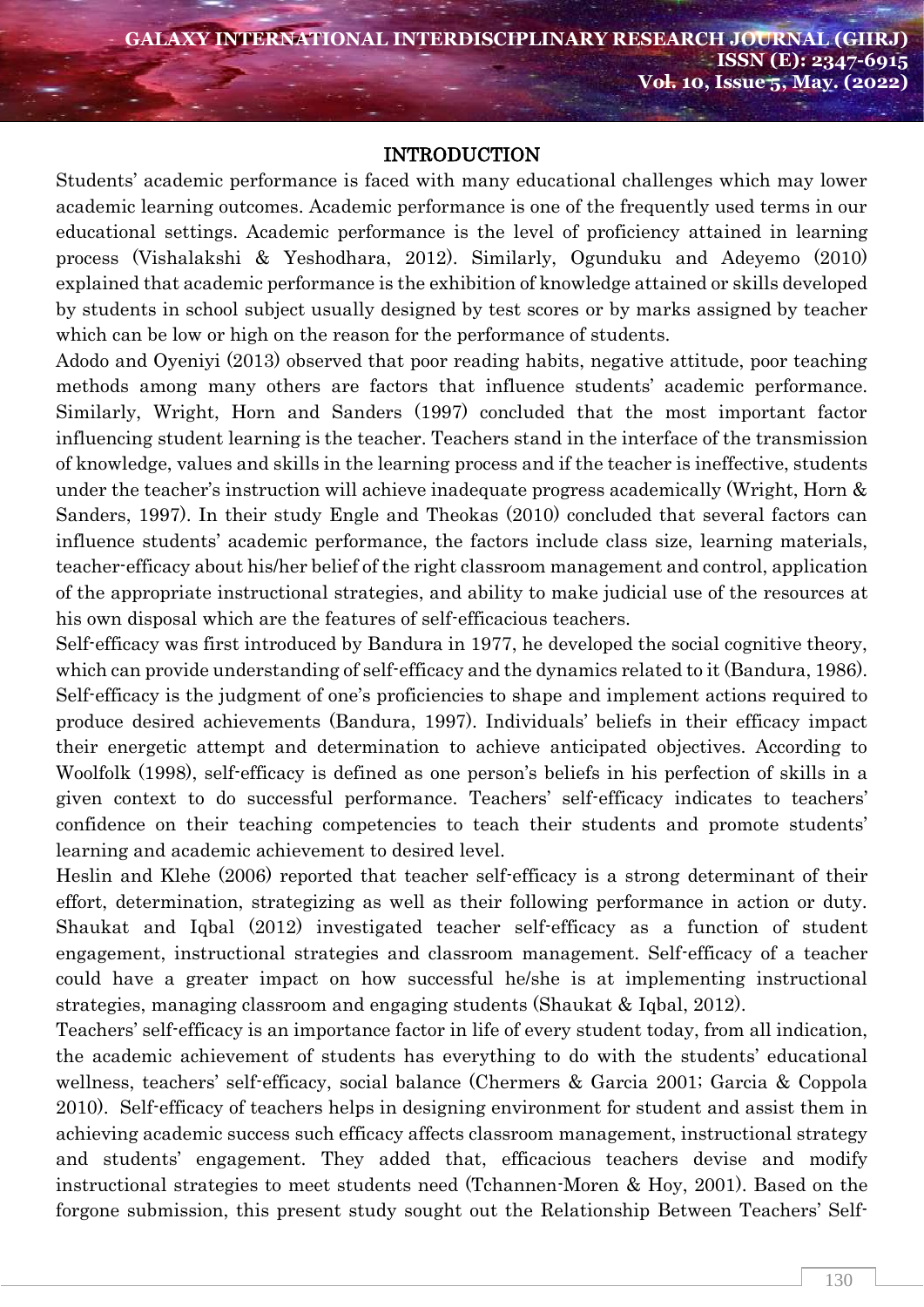Efficacy and Academic Performance of Senior Secondary School Students in Computer Studies in Borno State, Nigeria.

#### RESEARCH OBJECTIVES

The study addressed the following objectives:

1. To find out the extent of relationship between Relationship Between Teachers' Self-Efficacy and Academic Performance of Senior Secondary School Students in Computer Studies in Borno State, Nigeria.

#### RESEARCH QUESTION

Arising from the research objective, this research question was raised that guided the study: 1. To what extent does teachers' self-efficacy relate to academic performance of Senior Secondary School Students in computer studies in Borno State, Nigeria?

# RESEARCH HYPOTHESIS

The corresponding null hypotheses to the research question is stated thus:

HO1. There is no significant relationship between teachers' self-efficacy and academic performance of Senior Secondary School Students in computer studies in Borno State, Nigeria.

# METHODOLOGY

 Correlational Research Design was adopted for the study. The population of the study was 28,891 senior secondary school II students and all 156 computer studies teachers from 83 public schools in the study area. Multistage cluster sampling was used to select sample for the study. Sample size of 396 SS II students were selected from population using Yamane method (1967) and 40 SS II computer studies teachers were purposively sampled from the 28 sample schools. Two research instruments were used for data collection in the study namely Teacher Self-Efficacy (that has three components) and Computer Studies Achievement Test. The reliability index for the two research instruments were 0.93 and 0.74 respectively. Data collected were analyzed using Pearson's Product Moment Correlation. One research question and research hypothesis were investigated using Pearson's Product Moment Correlation. And research hypothesis was tested at 0.05 level of significance.

# RESULTS OF THE STUDY

Descriptive and inferential statistics were used for the data analysis. Pearson Product-Moment Correlation was used to find out how teachers' self-efficacy was correlated with academic performance of Senior Secondary School Students in computer studies in Borno State, Nigeria.

# Research Question 1:

To what extent does teachers' self-efficacy relate to academic performance of Senior Secondary School Students in computer studies in Borno State, Nigeria?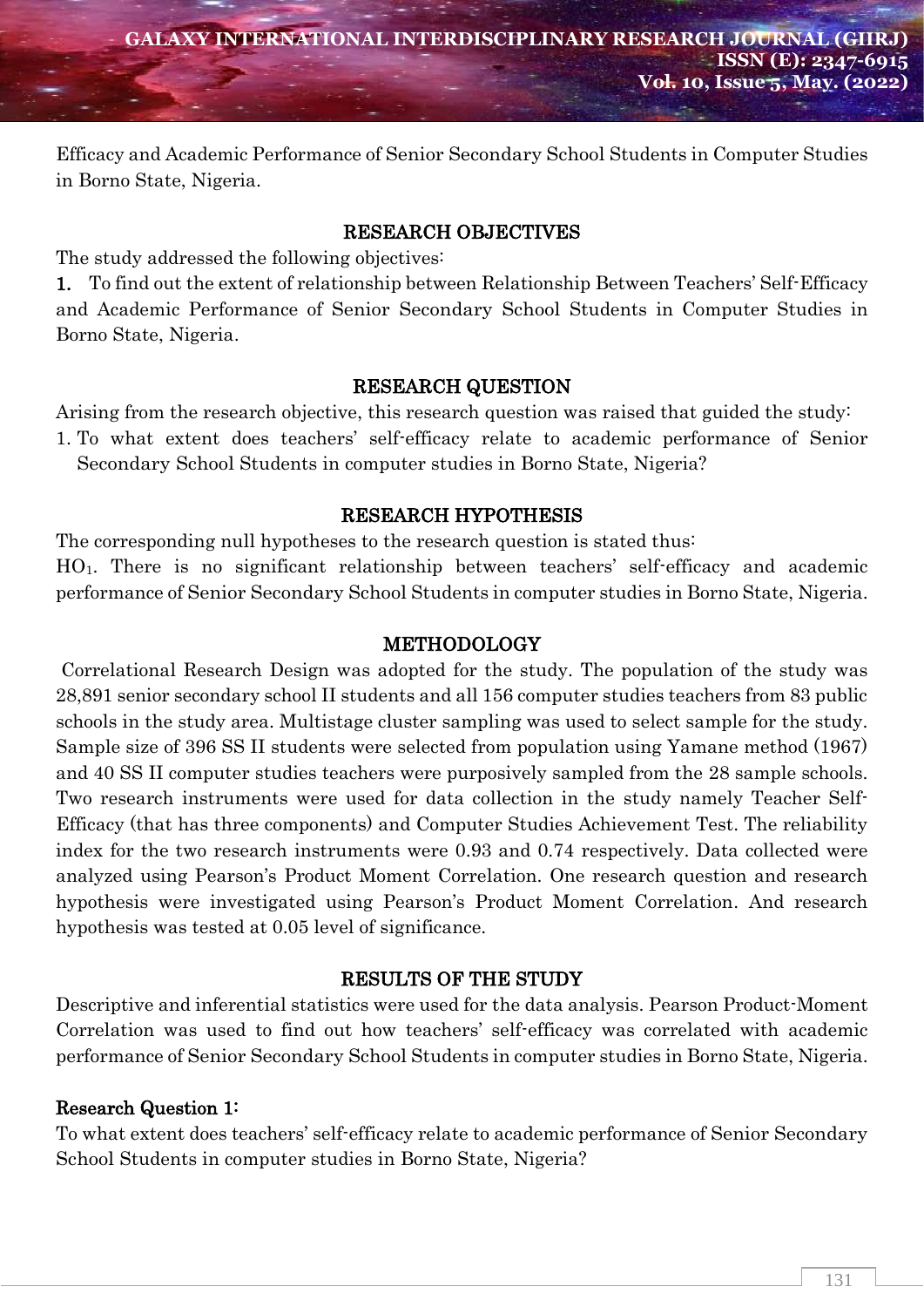| Jariahle<br>т2                                                                    | Remark |  |  |  |  |  |  |  |
|-----------------------------------------------------------------------------------|--------|--|--|--|--|--|--|--|
| Computer in Borno State, Nigeria.                                                 |        |  |  |  |  |  |  |  |
| Efficacy and Academic Performance of Senior Secondary School Students in          |        |  |  |  |  |  |  |  |
| Table 1: Pearson's Product-Moment Correlation Analysis of Studies Teachers' Self- |        |  |  |  |  |  |  |  |

| Variable                       | X      | $_{\rm SD}$ | N   |       | т2    | Remark |  |
|--------------------------------|--------|-------------|-----|-------|-------|--------|--|
| Teachers' Self-Efficacy        | 101.18 | 11.368      | 40  |       |       |        |  |
|                                |        |             |     | 0.769 | 0.591 | High   |  |
| Students' Academic Performance | 32.71  | 9.947       | 396 |       |       |        |  |

The result in table 1 shows a correlation coefficient (r) of 0.769 between teacher self-efficacy with academic performance of Senior Secondary School Students in computer studies in Borno State Nigeria. This mean that there exists high positive relationship between computer studies teachers' self-efficacy and academic performance of Senior Secondary School Students in Borno State Nigeria. The result also shows that the coefficient of determination  $(r^2)$  associated with the correlation coefficient of was 0.591. This coefficient of determination  $(r^2)$  indicates that of teachers' self-efficacy accounted for 59.1% academic performance of Senior Secondary School Students in computer studies in Borno State, Nigeria.

# Research Hypothesis 1:

There is no significant relationship between teachers' self-efficacy and academic performance of Senior Secondary School Students in computer studies in Borno State Nigeria.

Table 2: Pearson's Product-Moment Correlation Analysis of Teachers' Self-Efficacy and Academic Performance of Senior Secondary School Students in Computer studies in

| Borno State Nigeria.           |             |        |     |       |             |       |                              |  |
|--------------------------------|-------------|--------|-----|-------|-------------|-------|------------------------------|--|
| Variable                       | $\mathbf x$ | SD     | N   | R     | ${\bf r}^2$ | Sig   | Decision                     |  |
| Teachers' Self-Efficacy        | 101.18      | 11.368 | 40  |       |             |       |                              |  |
|                                |             |        |     | 0.769 | 0.591       | .000. | H <sub>01</sub> Not Accepted |  |
| Students' Academic Performance | 32.71       | 9.947  | 396 |       |             |       |                              |  |

In order to test hypothesis 1 PPMC was also used, the result in table 2 shows correlation coefficient ( $r = 0.769$  N= 40, P< 0.05), from the result this implies there was a significant relationship between teachers' self-efficacy and academic performance of Senior Secondary School Students in computer studies in Borno State Nigeria.

# DISCUSSION OF FINDINGS

The findings of this study revealed a high positive relationship between teachers' self-efficacy and students' academic performance in computer studies and this is in accordance with the finding of Tschannen-Moran and Hoy (2001) that teachers' effectiveness is directly related to students' academic achievement. Similarly, the result is in accordance with the finding of Yoe, Ang, Chong, Huan & Quek (2008) found a positive relationship between teachers' self-efficacy (instructional) and students' achievement. According to them, efficacious teachers devise and modify instructional strategies to meet students' needs.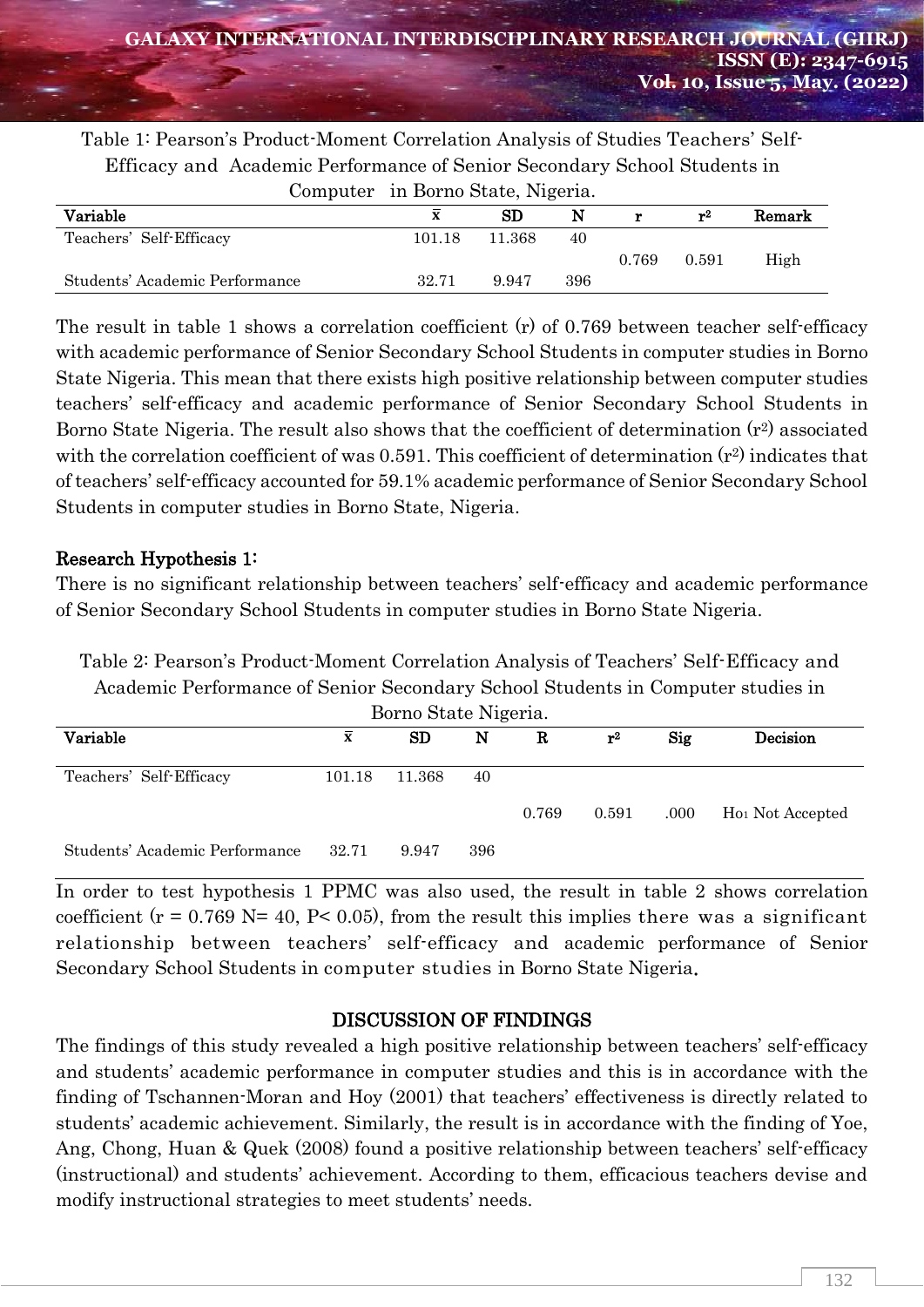The result of the study is also in agreement with the finding of Tella (2008) The study also found that Teachers' self-efficacy was the best predictor of pupils' academic achievement in Mathematics. The result of the present study supports the findings of Yazon (2015) The result of the study revealed that self-efficacy had a positive relationship with academic performance at (r = 0.2676, p < 0.05).

# **CONCLUSION**

Based on the result of the study it was concluded that teacher self-efficacy is related to academic performance of Senior Secondary School Students in computer studies in Borno State Nigeria.

# RECOMMENDATION

Based on the conclusions drawn from the findings of this study, the following recommendations were made:

- 1. Curriculum planners should also take into consideration all the new strategies and teaching hints that would improve the self-efficacy of the teacher while reviewing curriculum.
- 2. Regular workshops and seminars should be organized to secondary school teachers in order to improved their self-efficacy.

#### REFERENCES

- 1. Adodo, S. O. & Oyeniyi, F. D. (2013). Students Variables as Correlates of Secondary School
- 2. Students' Academic Performance in Biology. International Journal of Science and Research India Online. 2(7), 386-389.
- 3. Bandura, A. (1977). Self-Efficacy: Toward a Unifying Theory of Behavioral Change.
- 4. Psychological Review. 84, 191–215.
- 5. Bandura, A. (1997). Self-efficacy: The Exercise of Control. New York: W.H. Freeman and
- 6. Company.
- 7. Chemers, M. M. & Garcia, B. F. (2001). Academic Self-efficacy and Frist-Year College Student
- 8. Performance and Adjustment. Journal of Educational Psychology. 93(1), 55-64.
- 9. Engle, J. & Thedeas, C. (2010). Top Gap Closers: Some Public Four Year College and Universities Have Made Good Progress in Choosing Graduation Rate Gaps.
- 10.Garcia, T. Y & Coppola (2010). Women and Minorities in Science: Motivational and **Cognitive**
- 11.Correlates of Achievement. Ann Arbor, Michigan (ERIC Document Reproduction Service No. ED359235).
- 12.Heslin, P. A., & Klehi, U. T (2006). Measurement of Self-Efficacy.
- 13.Ogunduku, M. O. & Adeyemo, D. A. (2010). Emotional Ineloquence and Academic
- 14.Achievement: The Moderating Influence of Age, Intrinsic and Extrinsic Motivation: The African Symposium. 10(2), 127-141.
- 15.Tella, A. (2008). Teacher Variables as Predictors of Academic Achievement of Primary School Pupils Mathematics. International Electronic Journal of Elementary Education. 1(1), 16-22.